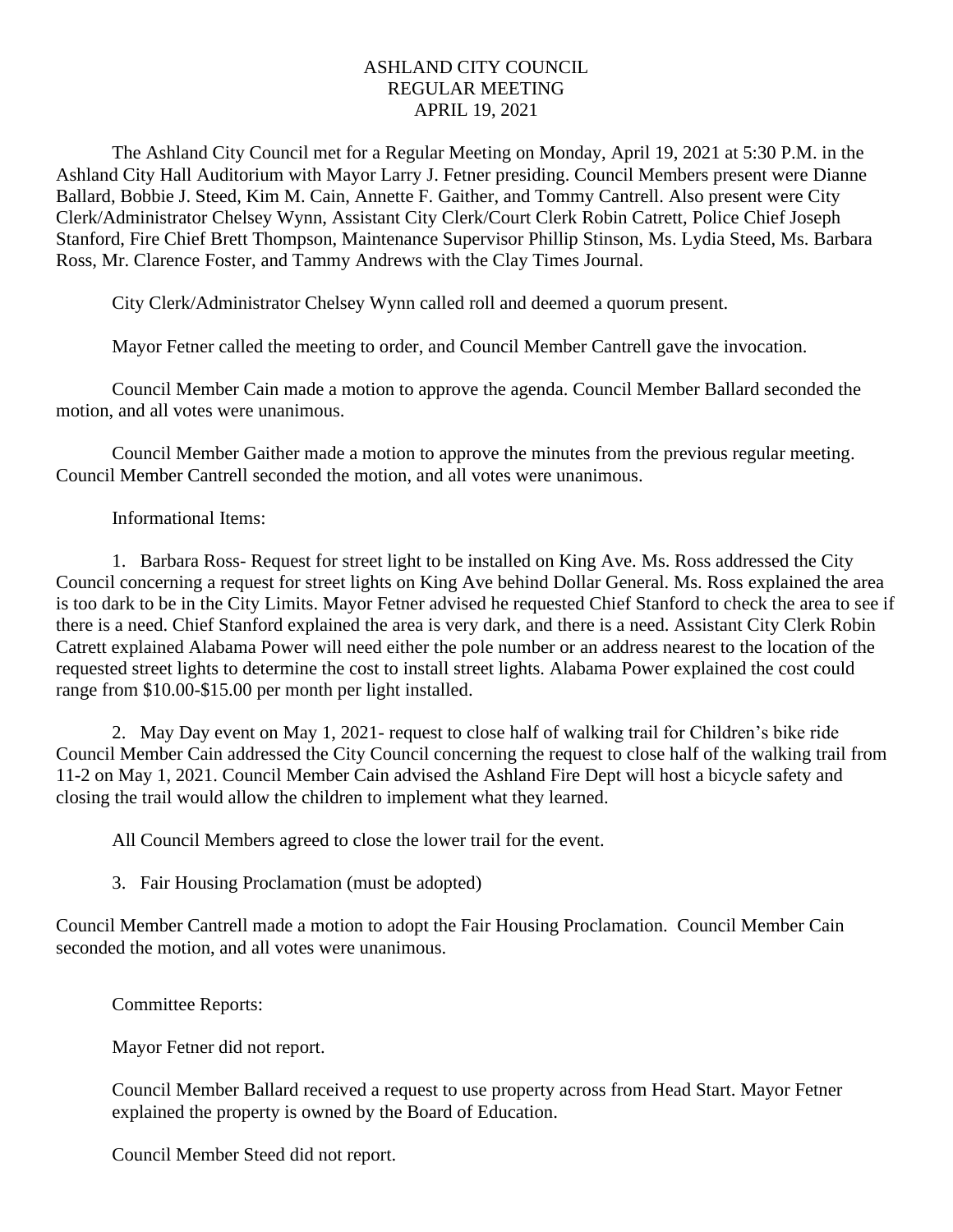## 04.19.2021 Regular Meeting Page 2

Council Member Cain reported she would like to have rocking chairs placed on the city square and would work on getting prices. Council Member Cain also reported on meeting with Main Street Alabama, they will send an application. Council Member Cain explained Main Street Alabama helps brand the city. Council Member Cain also advised she has spoken with the gentleman who organizes the wagon train and discussed the possibility of a Frontier Day. Council Member Cain also gave an update on prices for basketball goals.

Council Member Gaither did not report.

Council Member Cantrell did not report.

Police Chief Stanford reported the Clay County Fair went well, the only issue was an Officer hit a Fire hydrant in a Tahoe. Chief Stanford also reported on Byrne Jag Grant and a remainder of \$10,000.00 from a previous grant through EMA.

Fire Chief Thompson did not report.

Maintenance Supervisor Stinson reported according to GMC the paving project was scheduled to start today, but there is no sign the project is starting. Supervisor Stinson stated he will contact GMC again this week. Supervisor Stinson reported on projects around the city including the completion of installing the new columns at the Library and progress made on North Side Field.

City Clerk/Administrator Wynn reported 125-130 Watermelon Shirts have been sold, that she is working with the attorney's office on a lodging tax ordinance, and updated everyone on the progress of the FEMA Grant.

New Business:

Council Member Steed made a motion to approve the bills received since the last meeting in the amount of \$11, 422.54. Council Member Cain seconded the motion, and all votes were unanimous.

Council Member Gaither made a motion approving to pay East Alabama Regional Planning and Development Commission \$306.00 for 3<sup>rd</sup> quarter membership dues. Council Member Cantrell seconded the motion, and all votes were unanimous.

Council Member Steed made a motion approving the purchase of a computer and equipment for the Ashland Senior Center from Southern Data at a total cost of \$674.99. Council Member Gaither seconded the motion, and all votes were unanimous.

Council Member Ballard made a motion to pay Alabama Law Enforcement Agency \$1,650.00 for LETS Access and Snap Entry for Ashland Police Department. Council Member Steed seconded the motion, and all votes were unanimous.

Council Member Gaither made a motion to pay Book Systems, Inc. \$895.00 for online book catalog for the Library. Council Member Cain seconded the motion, and all votes were unanimous.

Council Member Cantrell made a motion to purchase 3 Microsoft Office Licenses for the Ashland Police Department from Office Depot at a cost of \$749.97. Council Member Gaither seconded the motion, and all votes were unanimous.